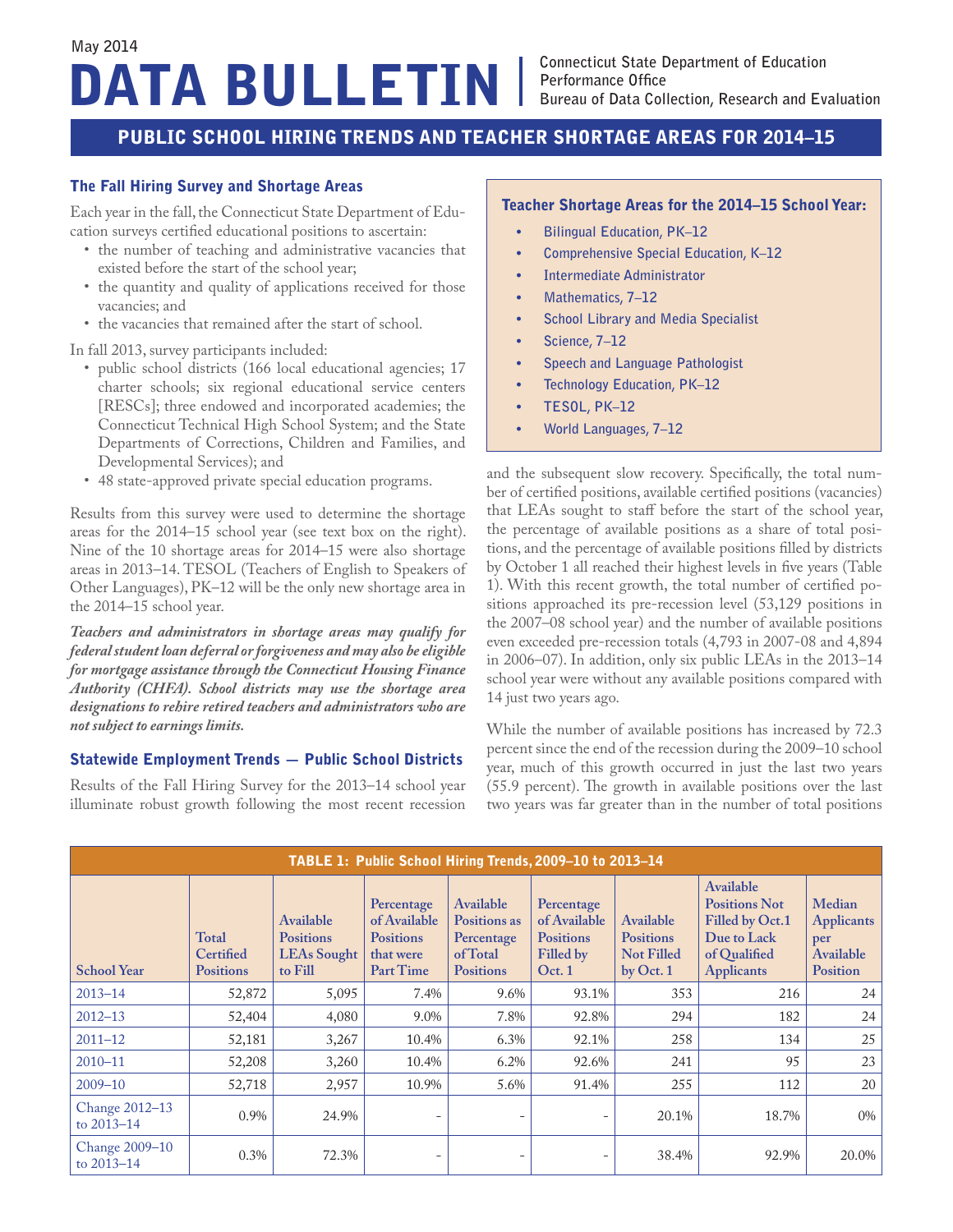(1.3 percent), suggesting that a significant amount of personnel turnover has occurred. There are many possible reasons for this. For example, the creation of new positions has a multiplier effect on the number of vacancies as teachers may leave existing positions to fill new ones, thus creating vacancies for others to fill. The increase in vacancies may also result from an improving economy and with it a more fluid labor market. From October 2007 to October 2010, Connecticut's unemployment rate increased from 4.8 percent to 9.4 percent but fell to 7.9 percent in October 2013.1 In a better economy, teachers and administrators may be more willing to take the risk of changing positions. The increase in available positions may also be associated with Connecticut's educational reforms, which include restructuring some districts' administration and schools and the implementation of new teacher evaluation systems and Common Core.

Despite the increased number of available positions, the percentage of "minimally qualified" hires — those selected from small applicant pools whose quality districts had rated poorly — and the percentage of available positions that were vacant due to the lack of qualified applicants remained comparable with the preceding years (Figure 1).





#### Local Employment Trends — Public School Districts

To examine local employment trends, districts were grouped by the school reform categories (Table 2): the Educational (ED) Reform Districts<sup>2</sup>; Alliance Districts<sup>3</sup>; State School Districts<sup>4</sup>; RESCs; Public Charter Schools; and all Other LEAs.

Connecticut's public school system experienced a net increase of 691 total positions during the last two school years. RESCs accounted for the largest number of new positions (287) followed by the ED Reform Districts (200) and Public Charter Schools (127). The rate of growth in total positions was highest in the Public Charter Schools (22.4 percent) and RESCs (20.2 percent) and more moderate for State Districts (3.8 percent) and the ED Reform Districts (2.0 percent).

From the 2011–12 to 2013–14 school year, Connecticut's public school system experienced a 55.9 percent increase in the number of available positions. Regardless of whether districts within a school reform category experienced significant growth (RESCs and Public Charters), moderate growth (ED Reform Districts), or no growth in the number of total positions (Alliance Districts), they all still had substantial increases in the number of available positions. This highlights the pervasiveness of personnel turnover over the last two years. For example, the ED Reform districts had a 2 percent increase in total positions, but available positions grew by 140.8 percent, and the Alliance Districts had no increase in total positions but a 37.1 percent increase in available positions. Available positions were the largest percentage of total positions in Public Charter schools (25.5 percent), RESCs (21.1 percent) and the ED Reform Districts (14.5 percent).

Public Charter Schools and Other LEAs filled the highest percentages of their available positions. They also had the lowest percentages of available positions that remained vacant due to the lack of qualified applicants (0.6 percent and 1.9 percent, respectively) while the ED Reform District (7.7 percent) had the highest rate (Figure 2). Public Charter Schools (39.8 percent) and Other LEAs (7.1 percent) had the highest percentage of "minimally qualified" hires while State Districts (0 percent) and RESCs (2.7 percent) had the lowest.

|                                         |                                               |                                                               | TABLE 2: Public School Districts Hiring Statistics by School Reform Categories, 2013-14                 |                                                                   |                                                                          |                                                                          |                                                                    |                                                            |
|-----------------------------------------|-----------------------------------------------|---------------------------------------------------------------|---------------------------------------------------------------------------------------------------------|-------------------------------------------------------------------|--------------------------------------------------------------------------|--------------------------------------------------------------------------|--------------------------------------------------------------------|------------------------------------------------------------|
| <b>Districts</b>                        | <b>Total</b><br>Certified<br><b>Positions</b> | Change in<br>Total<br>Positions,<br>$2011 - 12$<br>to 2013-14 | Available<br><b>Positions</b><br><b>LEAs Sought</b><br>to Fill for<br>$2013 - 14$<br><b>School Year</b> | Change in<br>Available<br>Positions,<br>$2011 - 12$<br>to 2013-14 | Percentage<br>of Available<br><b>Positions</b><br>that were<br>Part time | Percentage<br>of Available<br><b>Positions</b><br>Filled by<br>October 1 | Available<br><b>Positions</b><br><b>Not Filled</b><br>by October 1 | Median<br><b>Applications</b><br>per Available<br>Position |
| <b>ED</b> Reform                        | 10,403                                        | 2.0%                                                          | 1,510                                                                                                   | 140.8%                                                            | 14.5%                                                                    | 91.4%                                                                    | 130                                                                | 23                                                         |
| Alliance (exclud-<br>ing ED Reform)     | 9,015                                         | 0%                                                            | 783                                                                                                     | 37.1%                                                             | 8.7%                                                                     | 92.0%                                                                    | 63                                                                 | 23                                                         |
| Other LEAs                              | 29,475                                        | 0%                                                            | 2,187                                                                                                   | 27.2%                                                             | 7.4%                                                                     | 95.7%                                                                    | 93                                                                 | 25                                                         |
| <b>RESCs</b>                            | 1,711                                         | 20.2%                                                         | 361                                                                                                     | 173.5%                                                            | 21.1%                                                                    | 91.4%                                                                    | 31                                                                 | 18                                                         |
| <b>Public Charters</b>                  | 693                                           | 22.4%                                                         | 177                                                                                                     | 39.4%                                                             | 25.5%                                                                    | 99.4%                                                                    |                                                                    | 11                                                         |
| <b>State School</b><br><b>Districts</b> | 1,575                                         | 3.8%                                                          | $77*$                                                                                                   | $-14.4\%$ *                                                       | $4.9\%$ *                                                                | 54.5%*                                                                   | $35*$                                                              | $20*$                                                      |

*\* Values affected by incomplete reporting*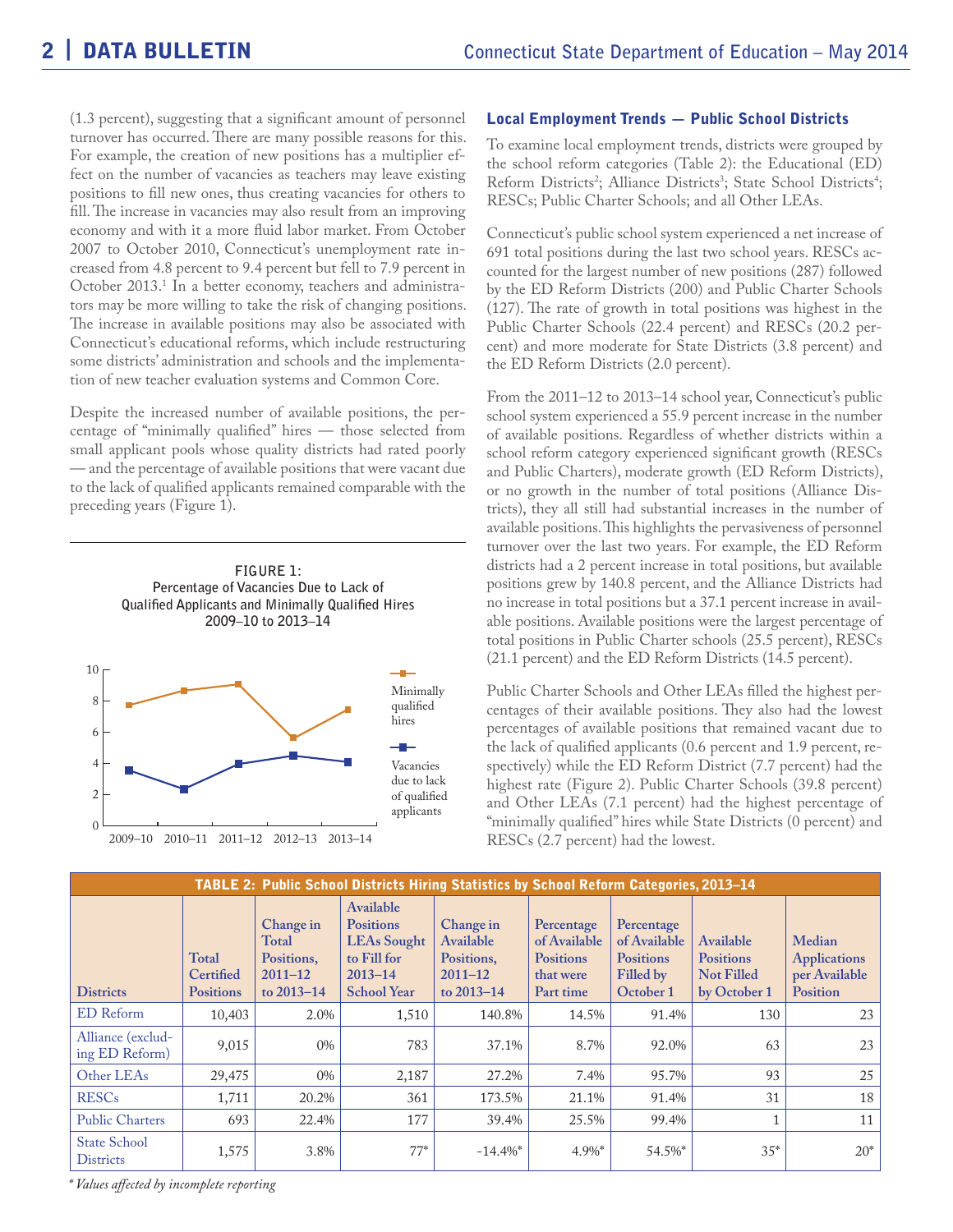**FIGURE 2: Percentage of Available Positions Remaining Vacant Due to Lack of Qualified Applicants and Minimally Qualified Hires as a Percentage of All Hires by Reform District Categories, 2013–14**



### State-Approved Private Special Education Programs

In the 2013–14 school year, the total number of positions in state-approved private special education programs (APSEPs) reached their highest level in five years (Table 3). Unlike the public school system, APSEPs had slightly fewer available positions than in the previous school year. However, in comparison with recent years, fewer APSEPs (16) did not have any available positions (18 in 2012–13 and 22 in 2011–12). They also staffed a slightly higher percentage of their available positions than in the prior school year (72.9 percent versus 66.1 percent). Consistent with the results of prior Fall Hiring Surveys, this percentage remained substantially below the rate at which public LEAs filled their vacancies (93.1 percent). In comparison with public LEAs, APSEPs had a higher percentage of available positions that remained vacant due to the lack of qualified applicants (15.9 percent versus 4.2 percent) and had more "minimally qualified" hires (15.3 percent versus 7.5 percent). For APSEPs, available positions were also a higher percentage of their total positions than in public LEAs (10.9 percent versus 9.6 percent). They also received fewer applications per available position than public LEAs in such significant areas as Comprehensive Special Education (10 versus 41.5), Intermediate Administrator (11 versus 30), School Psychologist (5 versus 20), School Counselor (7 versus 38) and Speech and Language Pathologist (4 versus 9).

#### Public School Noncertified Special Services

The number of available noncertified special services positions reached its highest level in five years. It grew by 19 percent from the prior year, and this growth was largely driven by an increase in the number of special education paraprofessionals (Table 4: 146 in 2012–13 to 190 in 2013–14). Despite the current year's increase, the number of available licensed paraprofessional and therapist positions (266) remained considerably lower than the number that was typically available before the most recent recession (e.g., 355 in 2007–08). Unlike the certified teaching,

|                    | <b>TABLE 3: State-Approved Private Special Education Programs, 2009–10 to 2013–14</b> |                                                                |                                                                          |                                                                         |                                                                      |                                                                 |                                                                                                        |                                                          |
|--------------------|---------------------------------------------------------------------------------------|----------------------------------------------------------------|--------------------------------------------------------------------------|-------------------------------------------------------------------------|----------------------------------------------------------------------|-----------------------------------------------------------------|--------------------------------------------------------------------------------------------------------|----------------------------------------------------------|
| <b>School Year</b> | <b>Total</b><br>Certified<br><b>Positions</b>                                         | Available<br><b>Positions</b><br>Programs<br>Sought<br>to Fill | Percentage<br>of Available<br><b>Positions</b><br>that were<br>Part time | Available<br>Positions as<br>Percentage<br>of Total<br><b>Positions</b> | Percentage<br>of Available<br><b>Positions</b><br>Filled by<br>Oct.1 | Available<br><b>Positions</b><br><b>Not Filled</b><br>by Oct. 1 | <b>Available Positions</b><br>Not Filled by<br>Oct. 1 Due to<br>Lack of Qualified<br><b>Applicants</b> | Median<br><b>Applicants</b><br>per Available<br>Position |
| $2013 - 14$        | 984                                                                                   | 107                                                            | 6.5%                                                                     | 10.9%                                                                   | 72.9%                                                                | 29                                                              | 17                                                                                                     |                                                          |
| $2012 - 13$        | 954                                                                                   | 112                                                            | 8.0%                                                                     | 11.7%                                                                   | 66.1%                                                                | 38                                                              | 25                                                                                                     | 6                                                        |
| $2011 - 12$        | 962                                                                                   | 94                                                             | 13.8%                                                                    | 9.8%                                                                    | 84.0%                                                                | 15                                                              | 12                                                                                                     | 5                                                        |
| $2010 - 11$        | 900                                                                                   | 108                                                            | 7.4%                                                                     | 12.0%                                                                   | 82.4%                                                                | 19                                                              | Q                                                                                                      | 6                                                        |
| $2009 - 10$        | 904                                                                                   | 111                                                            | 10.8%                                                                    | 12.3%                                                                   | 80.2%                                                                | 22                                                              | 14                                                                                                     |                                                          |

| <b>TABLE 4: Public School Noncertified Special Services, 2013-14</b> |                                                                                           |                                                             |                                                                    |                                                                                  |                                                                                    |                                                             |                                                                    |
|----------------------------------------------------------------------|-------------------------------------------------------------------------------------------|-------------------------------------------------------------|--------------------------------------------------------------------|----------------------------------------------------------------------------------|------------------------------------------------------------------------------------|-------------------------------------------------------------|--------------------------------------------------------------------|
| <b>Service Area</b>                                                  | Available<br><b>Positions LEAs</b><br>Sought to Fill<br>for 2013-14<br><b>School Year</b> | Available<br><b>Positions</b><br>Not Filled by<br>October 1 | Median<br><b>Applicants</b><br>per<br>Available<br><b>Position</b> | <b>Service Area</b>                                                              | Available<br><b>Positions LEAs</b><br>Sought to Fill for<br>2013-14 School<br>Year | Available<br><b>Positions</b><br>Not Filled by<br>October 1 | Median<br><b>Applicants</b><br>per<br>Available<br><b>Position</b> |
| <b>Licensed Physical</b><br>Therapist                                | 2                                                                                         | $\Omega$                                                    | 7.5                                                                | Regular Program<br>Paraprofessional                                              | 29                                                                                 | 7                                                           | 36                                                                 |
| <b>Licensed Physical</b><br>Therapist Assistant                      |                                                                                           | $\Omega$                                                    | 3                                                                  | <b>Special Education</b><br>Paraprofessional                                     | 190                                                                                | 20                                                          | 30                                                                 |
| Licensed<br>Occupational<br>Therapist                                | 9                                                                                         |                                                             | 5                                                                  | English as a Second<br>Language (ESL)/<br><b>Bilingual Paraprofes-</b><br>sional | 2                                                                                  | $\mathbf{0}$                                                | 3.5                                                                |
| Pre-kindergarten<br>Paraprofessional                                 | $\overline{7}$                                                                            |                                                             | 21.5                                                               | Other Program<br>Paraprofessional                                                | 16                                                                                 | $\mathbf{0}$                                                | 18.5                                                               |
| Kindergarten<br>Paraprofessional                                     | 10                                                                                        | 3                                                           | 17                                                                 | <b>TOTALS</b>                                                                    | 266                                                                                | 32                                                          | 23                                                                 |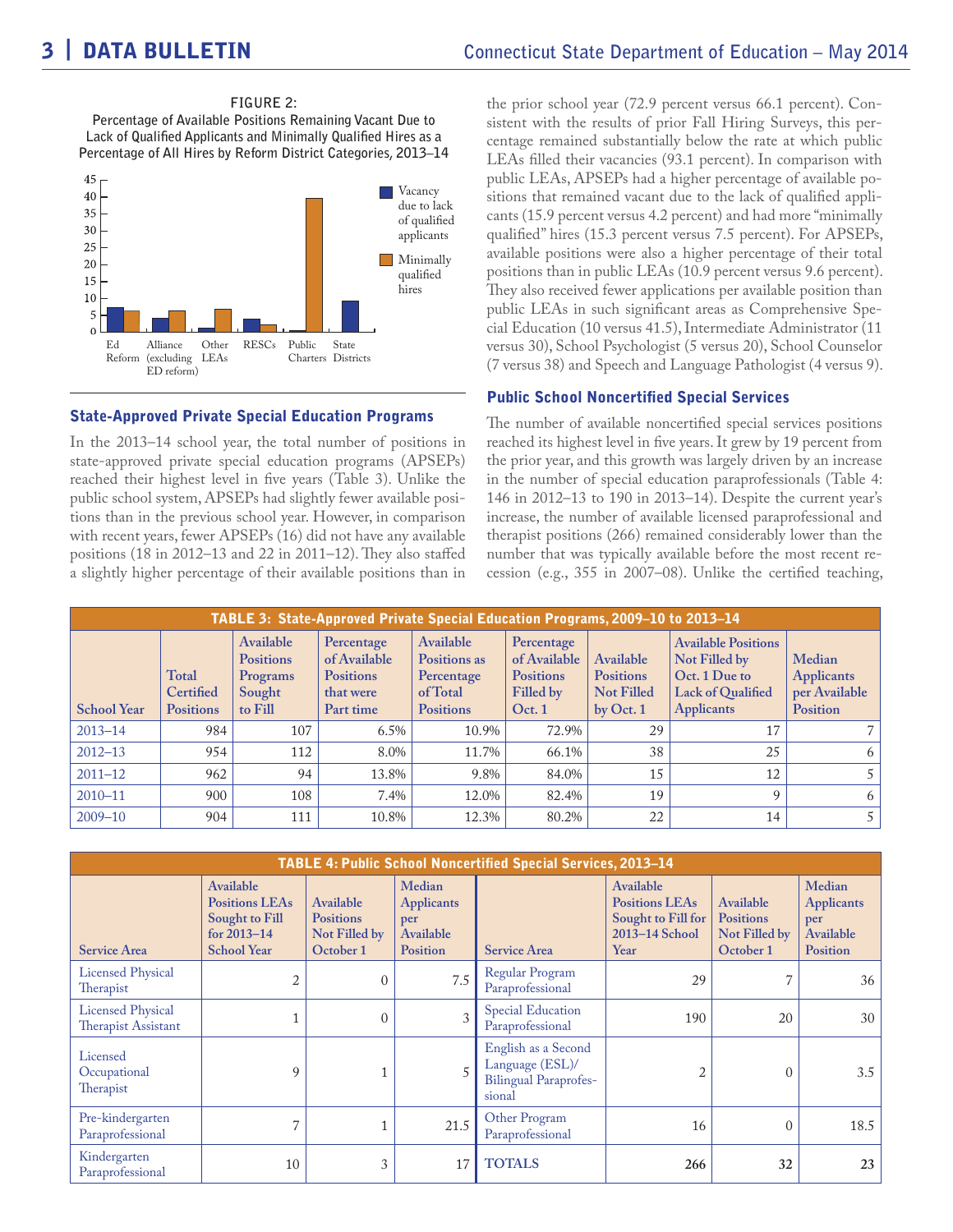**FIGURE 4:** 

administrative and special service positions, a much higher percentage of the noncertified service positions were part-time (29 percent versus 7 percent). Public LEAs filled 88 percent of available, noncertified special services positions.

#### Accounting for October Vacancies

Public school LEAs reported that 61 percent of all positions that remained vacant on October 1 were due to the lack of qualified candidates, which is unchanged from the previous year. Districts with October vacancies most frequently cited late postings as a key that affected the size and quality of their applicant pools (Figure 3).





#### LEA Responses to October Vacancies

Public LEAs most common response to vacancies continues to be hiring short-term substitutes (Figure 4). Compared with prior school years, they were also more likely to address staffing shortages by assigning extra classes to teachers (10.3 percent versus 7.2 percent), redistributing students (8 percent versus 5 percent), and even canceling courses (4.7 percent versus 1.4 percent).



#### Shortage Areas, 2014–15

During the last two school years, total positions for the 10 shortage areas collectively had a net increase of 3.3 percent with the most notable increases in Mathematics, 7–12 (28.5 percent), TESOL (6.7 percent) and Intermediate Administrator (5.2 percent). Five of the areas, however, had fewer total positions with the sharpest decline occurring in Bilingual Education (-7.2 percent). In contrast, all the shortage areas had marked increases in the number of available positions, which again highlights the larger general trend of significant personnel turnover (Table 5). Available positions were a higher percentage of total positions in Bilingual Education (15.8 percent), TESOL (15 percent), Intermediate Administrator (14.9 percent), and World Languages (14 percent).

Although the shortage areas were only 44.2 percent of available positions that LEAs sought to fill, they accounted for 57.6 percent of all October 1 vacancies. They were also 65.2 percent of those vacancies due to the lack of qualified applicants, which is the most critical factor used to identify shortage areas (Appendix A). All the shortage areas except Science, 7–12 had higher percentages of vacancies due to the lack of qualified applicants than that for the state as a whole (4.2 percent). These types of va-

| TABLE 5: Designated Shortage Areas for the 2014-15 School Year Based on 2013 Fall Hiring Survey Results |                                 |                           |                                                                          |                                                                                                         |                                                                       |                                                                       |                                                                                                        |                                                                                       |
|---------------------------------------------------------------------------------------------------------|---------------------------------|---------------------------|--------------------------------------------------------------------------|---------------------------------------------------------------------------------------------------------|-----------------------------------------------------------------------|-----------------------------------------------------------------------|--------------------------------------------------------------------------------------------------------|---------------------------------------------------------------------------------------|
| <b>Endorsement Type</b>                                                                                 | <b>Shortage</b><br>Area<br>Rank | Total<br><b>Positions</b> | Change in<br><b>Total</b><br>Positions,<br>$2011 - 12$ to<br>$2013 - 14$ | Available<br><b>Positions</b><br><b>LEAs Sought</b><br>to Fill for<br>$2013 - 14$<br><b>School Year</b> | Change in<br>Available<br>Positions,<br>$2011 - 12$ to<br>$2013 - 14$ | Percentage<br>of Available<br><b>Positions</b><br>Filled by<br>Oct. 1 | Available<br><b>Positions Not</b><br><b>Filled Due to</b><br>Lack of<br>Qualified<br><b>Applicants</b> | Available<br><b>Positions</b><br>as a Per-<br>centage<br>of Total<br><b>Positions</b> |
| World Languages, 7–12                                                                                   |                                 | 1,965                     | 1.7%                                                                     | 276                                                                                                     | 29.6%                                                                 | 92.8%                                                                 | 6.2%                                                                                                   | 14.0%                                                                                 |
| Bilingual, PK-12                                                                                        | $\overline{2}$                  | 298                       | $-7.2\%$                                                                 | 47                                                                                                      | 161.1%                                                                | 70.2%                                                                 | 27.7%                                                                                                  | 15.8%                                                                                 |
| School Library Media Specialist                                                                         | 3                               | 766                       | $-0.8%$                                                                  | 88                                                                                                      | 69.2%                                                                 | 80.7%                                                                 | 17.0%                                                                                                  | 11.5%                                                                                 |
| Speech & Language Pathologist                                                                           | $\overline{4}$                  | 1,155                     | $-0.1%$                                                                  | 144                                                                                                     | 30.9%                                                                 | 88.2%                                                                 | 6.9%                                                                                                   | 12.5%                                                                                 |
| Technology Education, PK-12                                                                             | 5                               | 555                       | $-0.7\%$                                                                 | 60                                                                                                      | 76.5%                                                                 | 88.3%                                                                 | 10.0%                                                                                                  | 10.8%                                                                                 |
| <b>Comprehensive Special</b><br>Education, K-12                                                         | 6                               | 5,871                     | 0.7%                                                                     | 567                                                                                                     | 50.4%                                                                 | 92.4%                                                                 | 4.8%                                                                                                   | 9.7%                                                                                  |
| Science, $7-12$                                                                                         | $\overline{7}$                  | 3,190                     | $-0.2%$                                                                  | 326                                                                                                     | 36.4%                                                                 | 95.4%                                                                 | 3.1%                                                                                                   | 10.2%                                                                                 |
| TESOL, PK-12                                                                                            | 8                               | 479                       | 6.7%                                                                     | 72                                                                                                      | 111.8%                                                                | 77.8%                                                                 | 22.2%                                                                                                  | 15.0%                                                                                 |
| Intermediate Administrator                                                                              | 9                               | 2,916                     | 5.2%                                                                     | 435                                                                                                     | 88.3%                                                                 | 89.0%                                                                 | 4.6%                                                                                                   | 14.9%                                                                                 |
| Mathematics, 7-12                                                                                       | 10                              | 3,415                     | 28.5%                                                                    | 321                                                                                                     | 37.8%                                                                 | 91.9%                                                                 | 5.0%                                                                                                   | 9.4%                                                                                  |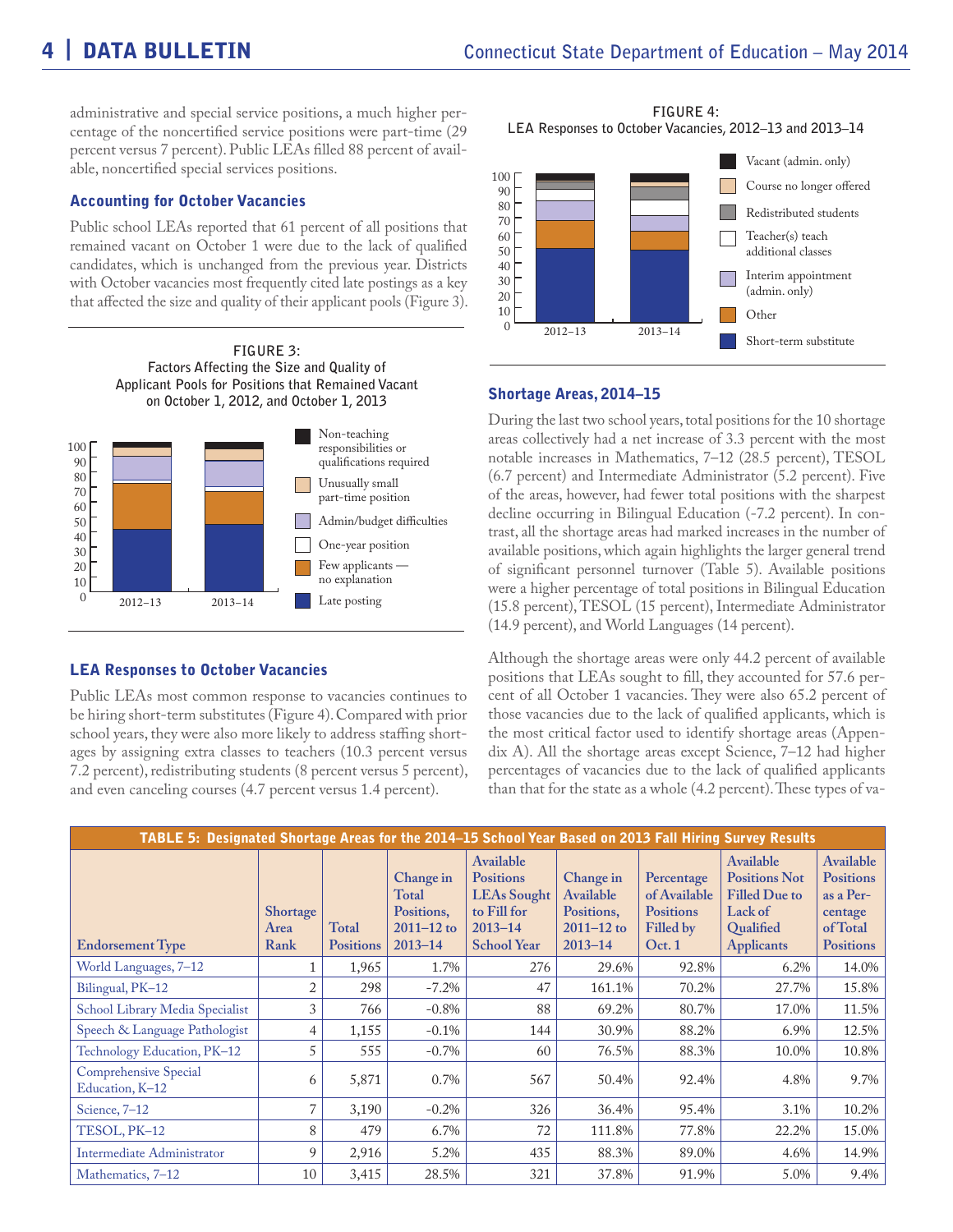cancies were particularly prevalent in Bilingual Education (27.7 percent), TESOL (22.2 percent), and School Library Media Specialist (17 percent).

A second important factor in the identification of shortage areas was the median number of appropriately certified applicants per available position. Collectively, the shortage areas had a median of 17 applicants per position compared with 30 for the nonshortage areas. In particular, Bilingual Education (4), Technology Education (7), Speech and Language Pathologist (8), World Languages, 7–12 (9), TESOL and School Library and Media Specialist (11) were well below the statewide median (24) and significantly lower than such nonshortage areas as Elementary, K–6 (180), History and Social Studies (80), and English, 7–12 (64.5).

A third factor for identifying shortage areas was the number of first or renewed Connecticut certificates per available position, as fewer certificates issued means fewer potential applicants. The shortage areas accounted for 34 percent of total positions and 37.3 percent of all first certificates renewals. The median for all certification areas was just over one new certificate or renewal per available position. With the exception of Intermediate Administrators and TESOL, each of the shortage areas had fewer renewals or first certificates. In fact, Bilingual Education, World Languages, 7–12 and Technology Education had fewer than 0.5 renewals and new certificates per available positions suggesting that there are very limited pools of potential candidates for positions in these fields.

The fourth factor used to identify shortage areas was the use of Durational Shortage Area Permits (DSAPs) during the 2012–13 school year. DSAPs allow LEAs to staff positions they could not fill with candidates who have credits in the subject matter but have not yet earned their certification. The shortage areas accounted for most of the positions staffed by DSAPs (68.3 percent). LEAs employed them most frequently in shortage areas such as Intermediate Administrator (23), Special Education (21), World Languages (18), and Science, 7–12 (11).

A final shortage area indicator was the prevalence of "minimally qualified hires." Although only 43.1 percent of all new hires occurred in the shortage areas, they accounted for 62.9 percent of minimally qualified hires. Collectively, the shortage areas had a higher percentage of minimally qualified hires than for the nonshortage areas (11.4 percent versus 5.1 percent). They were particularly prevalent in Bilingual Education (Figure 5: 57.6 percent), Technology Education (45.3 percent), and Library Media Specialist (29.6 percent).

#### Eligibility for Retirement

During the most recent school years, Connecticut has experienced significant growth in the number of both total and available positions. As the demand for certified teachers and administrators has returned to pre-recession levels, it is important to note that 18.2 percent of all certified staff who were employed as of October 2013 are eligible for retirement. Over the next five years, this percentage will increase to 26.9 percent. It is signifi-

**FIGURE 5: Minimally Qualified Hires as a Percentage of All Hires in Selected Shortage Areas, 2013–14**



cant that a number of the shortage areas also have particularly high percentages of teachers who will be eligible for retirement over the next five years such as Intermediate Administrator (46.5 percent), Bilingual Education (46.3 percent), Library Media Specialist (40.8 percent), Technology Education (37.3 percent), Speech and Language Pathologist (33.2 percent), Special Education (31 percent), and TESOL (28.5 percent).

### Endnotes

- 1. U.S. Bureau of Labor Statistics.
- 2. The ED Reform Districts include Bridgeport, East Hartford, Hartford, Meriden, New Britain, New Haven, New London, Norwich, Waterbury, and Windham. These districts had the lowest performance statewide on the CMT and CAPT.
- 3. Besides the 10 ED Reform Districts, the Alliance Districts also include Ansonia, Bloomfield, Bristol, Danbury, Derby, East Haven, East Windsor, Hamden, Killingly, Manchester, Middletown, Naugatuck, Norwalk, Putnam, Stamford, Vernon, West Haven, Winchester, Windsor, and Windsor Locks. These are the 30 lowest performing districts on the CMT and CAPT. For analysis in the Fall Hiring Bulletin, the Alliance District category excludes the ED Reform Districts.
- 4. The State School Districts include the Connecticut Technical High School System, Unified District #1 (Department of Corrections), Unified District #2 (Department of Children and Families) and Unified District #3 (Department of Developmental Services).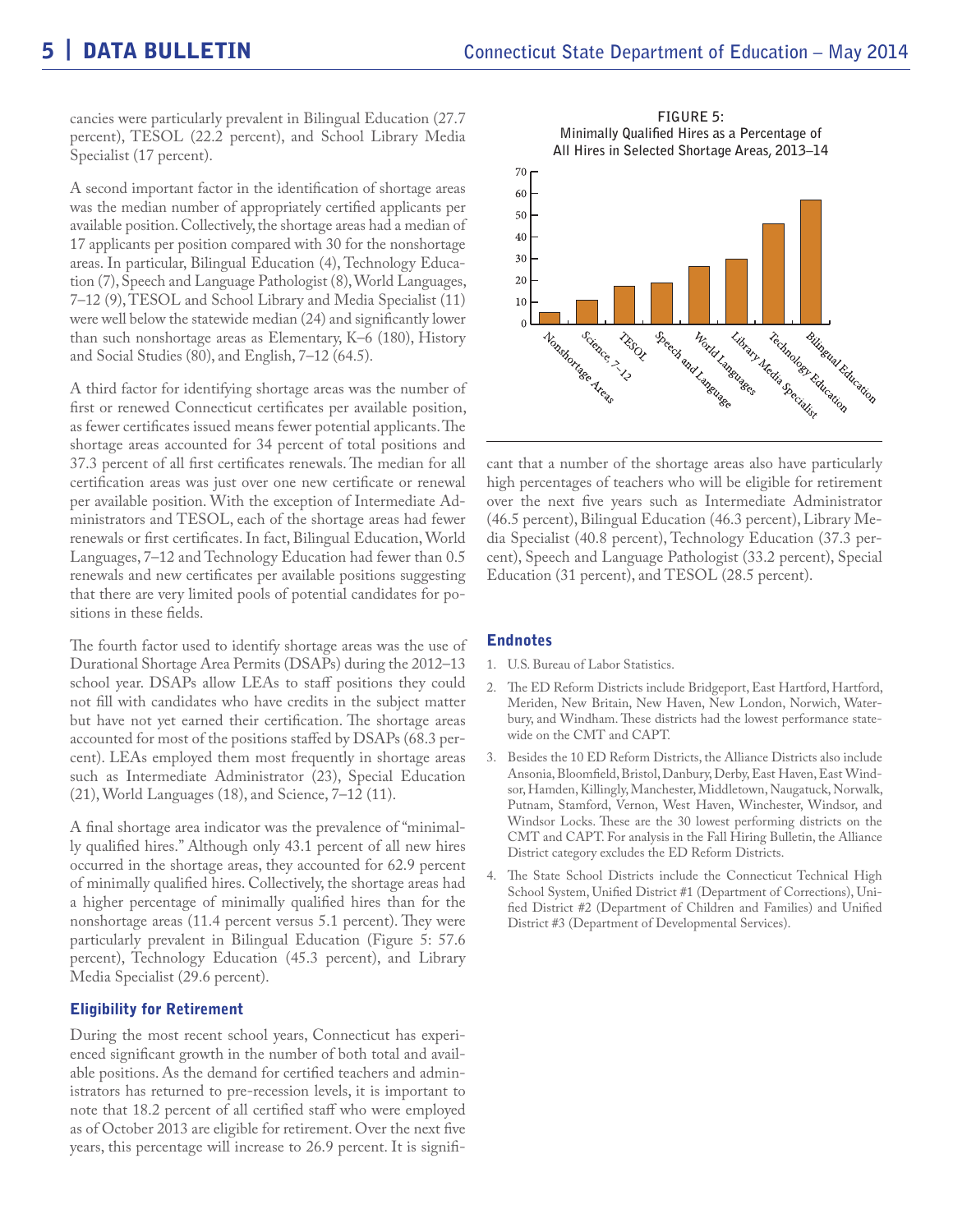| TABLE 6: 2013-14 Hiring Statistics by Endorsement               |                                                                     |                                                                 |                                |                               |                   |                                        |                                |                |
|-----------------------------------------------------------------|---------------------------------------------------------------------|-----------------------------------------------------------------|--------------------------------|-------------------------------|-------------------|----------------------------------------|--------------------------------|----------------|
|                                                                 | Available<br><b>Positions</b><br>that LEAs<br>Sought<br>to Fill for | October 1<br><b>Vacancies</b><br>Due to<br>Lack of<br>Qualified | Durational<br>Shortage<br>Area | Minimally<br><b>Oualified</b> | Median            | <b>First CT</b><br>Certificates<br>and | Median<br>Applicant<br>Quality | Shortage       |
| Endorsement                                                     | $2013 - 14$                                                         | <b>Applicants</b>                                               | Permits                        | <b>Hires</b>                  | <b>Applicants</b> | Renewals                               | Rating                         | Rank           |
| Agriculture, PK-12                                              | 8                                                                   | $\mathbf{0}$                                                    | $\mathbf{0}$                   | $\mathbf{0}$                  | 9.5               | $\,8\,$                                | $\boldsymbol{2}$               | 42             |
| Art, PK-12                                                      | 113                                                                 | $\mathbf{1}$                                                    | $\mathbf{1}$                   | $\overline{4}$                | 31.5              | 109                                    | 3                              | $30\,$         |
| Bilingual, PK-12                                                | 47                                                                  | 13                                                              | $\overline{4}$                 | 19                            | $\overline{4}$    | 12                                     | $\mathbf{1}$                   | $\overline{2}$ |
| Blind, PK-12                                                    | $1\,$                                                               | $\mathbf{0}$                                                    | $\mathbf{0}$                   | $1\,$                         | $\mathbf{1}$      | $\mathbf{1}$                           | $\mathbf{1}$                   | 36             |
| Business, 7-12                                                  | 30                                                                  | 3                                                               | $\mathbf{0}$                   | $\,8\,$                       | 19                | 32                                     | $\mathfrak 2$                  | $21\,$         |
| Comprehensive Special Education, K-12                           | 567                                                                 | 27                                                              | 21                             | 22                            | 35                | 524                                    | 3                              | 6              |
| Department Chairperson                                          | 17                                                                  | $\overline{2}$                                                  | $\overline{7}$                 | $\overline{2}$                | 11.5              | 12                                     | 3.5                            | 20             |
| Elementary, K-6                                                 | 1079                                                                | 5                                                               | $\mathbf{0}$                   | 10                            | 175               | 884                                    | 4.5                            | 19             |
| English, 7-12                                                   | 328                                                                 | 3                                                               | $\mathbf{0}$                   | 6                             | 61                | 338                                    | $\overline{4}$                 | 22             |
| English, Middle School                                          | 31                                                                  | $\mathbf{0}$                                                    | $\mathbf{0}$                   | $1\,$                         | 21.5              | 26                                     | 3                              | 40             |
| External Diploma Program/Noncredit Mandated Program             | $\overline{\phantom{a}}$                                            | 6                                                               | $\mathbf{0}$                   | $\boldsymbol{0}$              | 3                 | 61                                     | $\overline{4}$                 | 18             |
| Health Occupations - Comprehensive High School                  | 3                                                                   | $\mathbf{0}$                                                    | $\mathbf{0}$                   | 3                             | 5                 | 5                                      | $\mathbf{1}$                   | 35             |
| Health, PK-12                                                   | 54                                                                  | $\mathbf{0}$                                                    | $\mathbf{0}$                   | $\sqrt{2}$                    | 39                | 121                                    | $\overline{4}$                 | 46             |
| Hearing Impaired, PK-12                                         | 14                                                                  | $\mathbf{0}$                                                    | $\mathbf{0}$                   | $\overline{7}$                | 6                 | 11                                     | $\mathbf{1}$                   | 31             |
| High School Diploma Program                                     | 3                                                                   | $\mathbf{0}$                                                    | $\mathbf{0}$                   | $\boldsymbol{0}$              | 16                | 34                                     | 3.5                            | 47             |
| History and Social Studies, 7-12                                | 184                                                                 | $\mathbf{1}$                                                    | $\mathbf{0}$                   | $\mathfrak z$                 | 79.5              | 269                                    | $\overline{4}$                 | 34             |
| History and Social Studies, Middle School                       | 8                                                                   | $\mathbf{0}$                                                    | $\mathbf{0}$                   | $\mathbf{1}$                  | 18                | 26                                     | 3                              | 45             |
| Home Economics, PK-12                                           | 24                                                                  | 5                                                               | $\sqrt{3}$                     | $\,8\,$                       | 6                 | 22                                     | $\mathbf{1}$                   | 11             |
| Integrated Early Childhood/Spec. ED, Birth-K                    | 25                                                                  | 5                                                               | $\overline{c}$                 | $\boldsymbol{0}$              | 26.5              | 22                                     | 3                              | 24             |
| Integrated Early Childhood/Spec. ED, Nursery-K-Elem. 1-3        | 96                                                                  | 9                                                               | 3                              | $\sqrt{2}$                    | 14                | 117                                    | 2.5                            | 14             |
| Intermediate Administrator                                      | 435                                                                 | 20                                                              | 23                             | $\sqrt{5}$                    | 30                | 521                                    | 3                              | 9              |
| Marketing Education, 7-12                                       | $\,1\,$                                                             | $\mathbf{0}$                                                    | $\mathbf{0}$                   | $\boldsymbol{0}$              | 26                | 6                                      | 3                              | 48             |
| Mathematics, 7-12                                               | 321                                                                 | 16                                                              | 6                              | 16                            | 32                | 257                                    | 3                              | 10             |
| Mathematics, Middle School                                      | 44                                                                  | $\mathbf{0}$                                                    | $\sqrt{3}$                     | 5                             | 14                | 36                                     | $\overline{c}$                 | 33             |
| Music, PK-12                                                    | 160                                                                 | $\overline{7}$                                                  | $\boldsymbol{0}$               | 19                            | 25                | 128                                    | 3                              | 12             |
| Non-English Speaking Adults                                     | 6                                                                   | $\overline{c}$                                                  | $\boldsymbol{0}$               | $\boldsymbol{0}$              | 13                | 34                                     | $\overline{c}$                 | 32             |
| Occupational Subject, VT School                                 | 21                                                                  | $\mathbf 0$                                                     | $\boldsymbol{0}$               | $\boldsymbol{0}$              | 206               | 41                                     | $\overline{4}$                 | 49             |
| Partially Sighted, PK-12                                        | $\overline{c}$                                                      | $\mathbf{1}$                                                    | $\boldsymbol{0}$               | $\mathbf{1}$                  | $\mathbf{1}$      | $\mathbf{1}$                           | $\mathbf{1}$                   | 23             |
| Physical Education, PK-12                                       | 140                                                                 | $\overline{2}$                                                  | $\boldsymbol{0}$               | $\sqrt{3}$                    | 46                | 124                                    | $\overline{4}$                 | 29             |
| Practical Nurse Education Instruction                           | $\mathbf{1}$                                                        | $\mathbf 0$                                                     | $\mathbf{0}$                   | $\boldsymbol{0}$              | 10                | $\sqrt{3}$                             | $\overline{c}$                 | 44             |
| Reading and Language Arts Consultant                            | 17                                                                  | $\mathbf{0}$                                                    | $\mathbf{0}$                   | $\overline{4}$                | 15                | 53                                     | $\overline{c}$                 | 42             |
| Remedial Reading and Language Arts, 1-12                        | 79                                                                  | 9                                                               | $\sqrt{3}$                     | 11                            | 15                | 224                                    | $\mathbf{2}$                   | 13             |
| School Business Administrator                                   | 13                                                                  | $\mathbf{1}$                                                    | $\overline{0}$                 | $\overline{7}$                | $\overline{7}$    | 39                                     | $1.5\,$                        | 26             |
| School Counselor                                                | 123                                                                 | $\overline{c}$                                                  | $\mathbf{1}$                   | 9                             | 38                | 178                                    | $\overline{4}$                 | 28             |
| School Library Media Specialist                                 | 88                                                                  | 15                                                              | 10                             | 21                            | 11                | 70                                     | $\overline{c}$                 | 3              |
| School Nurse Teacher                                            | $\overline{4}$                                                      | $\mathbf{0}$                                                    |                                | $\mathbf{1}$                  | $\overline{7}$    |                                        | $\overline{4}$                 | 37             |
| School Psychologist                                             | 129                                                                 | 8                                                               | $\mathbf{0}$                   | 9                             | 19                | 111                                    | 3                              | 16             |
| School Social Worker                                            | 108                                                                 | $\overline{4}$                                                  | $\mathbf{0}$                   | $\mathfrak{2}$                | 27.5              | 171                                    | 3                              | 27             |
| Science, 7-12                                                   | 326                                                                 | 10                                                              | 11                             | 32                            | 17                | 282                                    | $\overline{c}$                 | $\overline{7}$ |
| Science, Middle School                                          | 22                                                                  | $\mathbf{0}$                                                    | $\boldsymbol{0}$               | $\overline{2}$                | 15                | 13                                     | $\overline{c}$                 | 38             |
| Speech and Language Pathologist                                 | 144                                                                 | 10                                                              | $\mathbf{1}$                   | 24                            | 8                 | 109                                    | $\overline{c}$                 | $\overline{4}$ |
| Superintendent                                                  | 16                                                                  | $\mathbf{0}$                                                    | $\boldsymbol{0}$               | $\overline{2}$                | $\,8\,$           | 35                                     | 3                              | 39             |
| Technology Education, PK-12                                     | 60                                                                  | 6                                                               | $\sqrt{2}$                     | 24                            | $\overline{7}$    | 26                                     | $\mathbf{1}$                   | 5              |
| TESOL, PK-12                                                    | 72                                                                  | 16                                                              | 3                              | 10                            | 11                | 98                                     | $\mathbf{1}$                   | $\overline{7}$ |
| Trade and Industrial Occupations - Comprehensive High<br>School | 12                                                                  | $\mathbf{1}$                                                    | $\mathbf{0}$                   | $\overline{4}$                | $\overline{7}$    | 10                                     | $\overline{2}$                 | 25             |
| Unique Subject Area Endorsement                                 | 10                                                                  | $\overline{c}$                                                  | 10                             | $\mathbf{1}$                  | 3                 | 20                                     | $\mathbf{2}$                   | 14             |
| Vocational Agriculture, 7-12                                    | $\overline{4}$                                                      | $\mathbf{0}$                                                    | $\mathbf{0}$                   | $\mathbf{1}$                  | 10                | 6                                      | $\overline{c}$                 | 41             |
| World Language Instructor, Elementary                           | 17                                                                  | $\mathbf{1}$                                                    | 13                             | $\mathfrak{Z}$                | 6                 | 44                                     | $\mathbf{2}$                   | 17             |
| World Languages, 7-12                                           | 276                                                                 | 17                                                              | 18                             | 68                            | 9                 | 113                                    | $\overline{c}$                 | $\mathbf{1}$   |

*Applicant pool ratings:* 

*1) Few or minimally qualified applicants; 2) Some acceptable applicants; 3) Many acceptable applicants; 4) Some high-quality applicants; 5) Many high-quality applicants.*